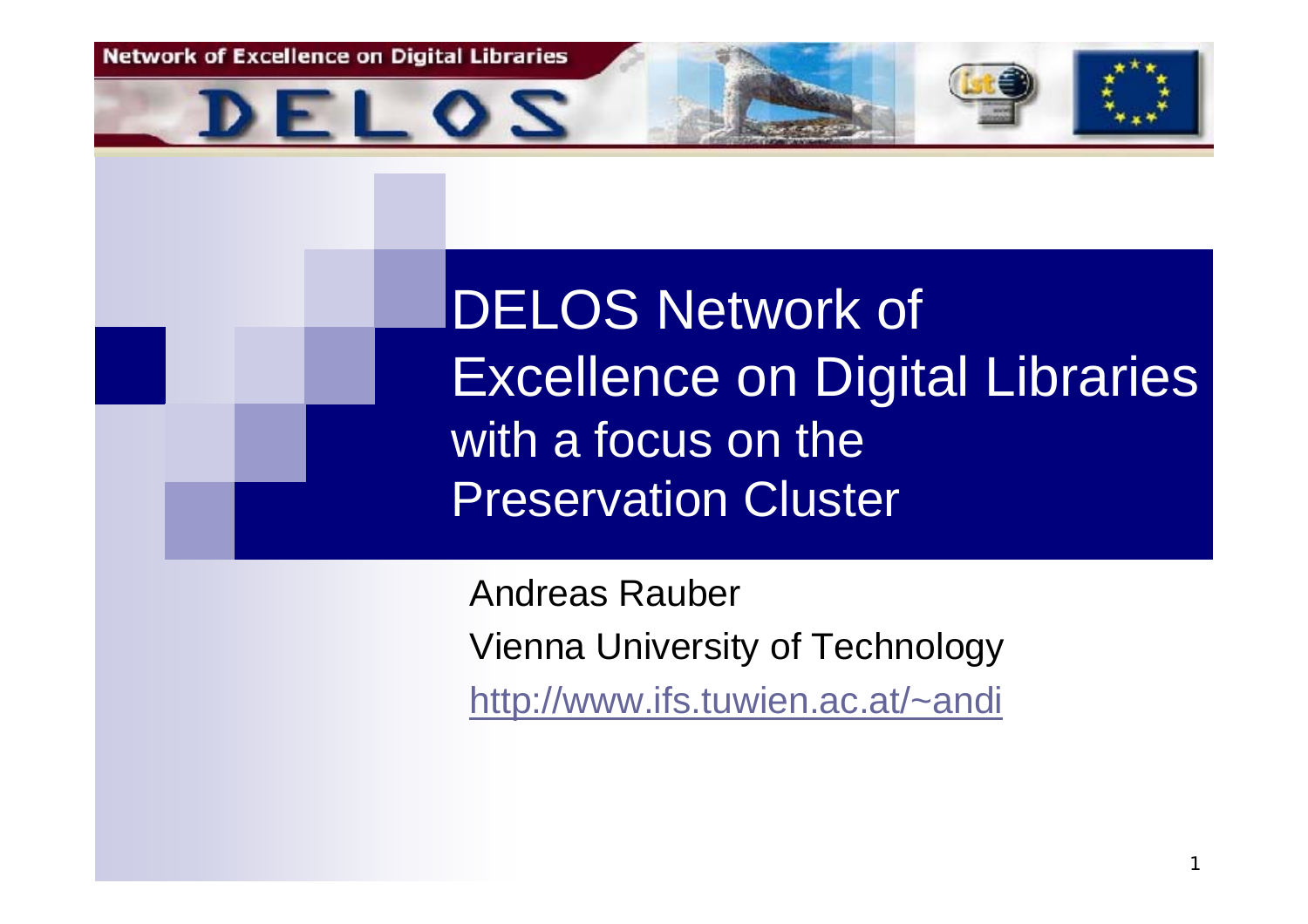

## **Outline**

- Principles of NoE's in FP6
- **DELOS Overview**
- **DELOS Clusters**
- **DELOS Preservation Cluster**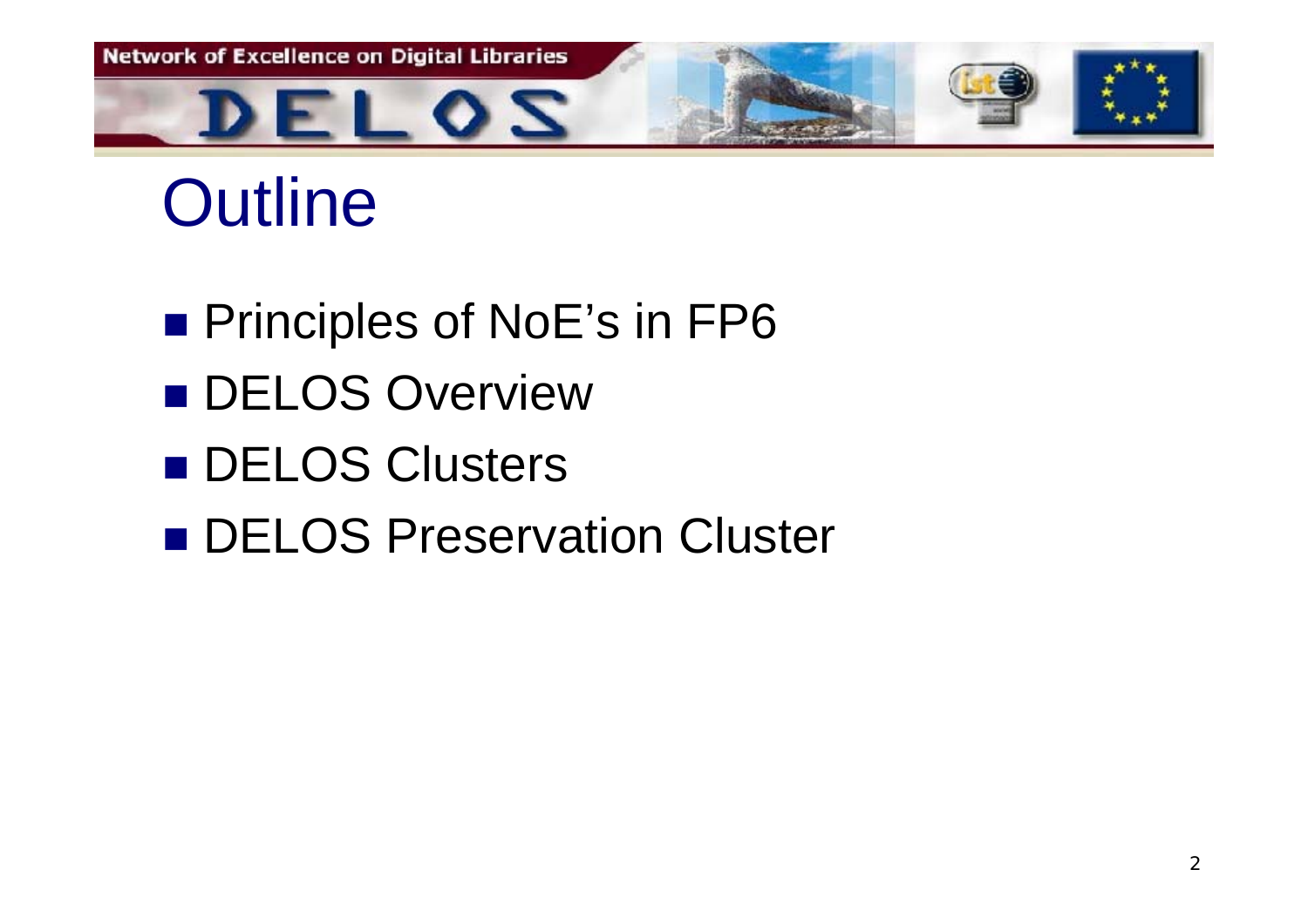

## EU IST FP6 and NoE's

- 6 Framework Program IST
- 2 new measures:
	- □IP: Integrated Project
	- NoE: Network of Excellence
- NoE's:
	- $\square$ Integrate research
	- □ Grant to budget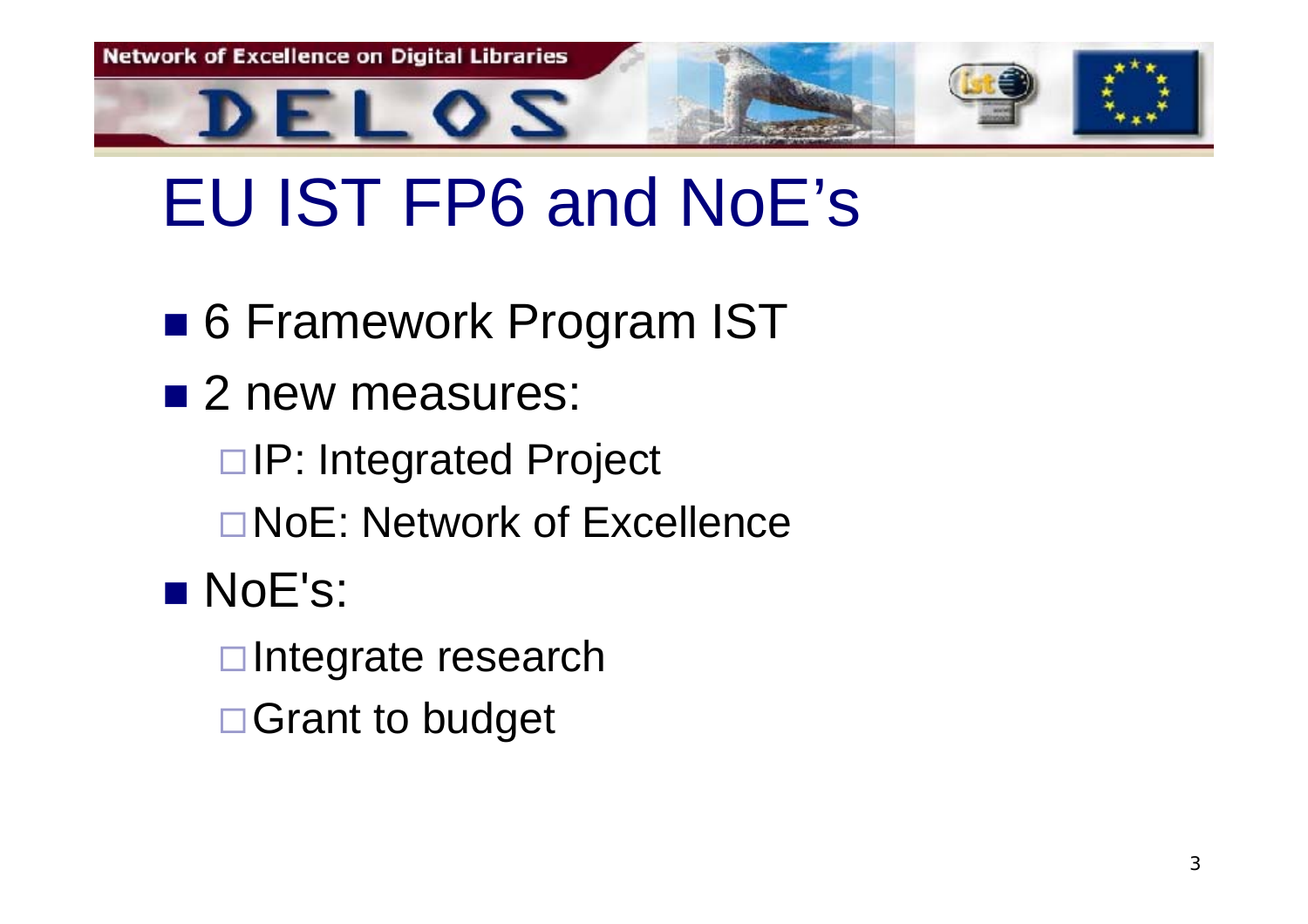

### DELOS Overview

- **NoE on Digital Libraries**
- **E** Cultural heritage
- Builds on FP5-DELOS
- January 2004, 4 years duration
- Cost estimate: 15.7 Mio EUR
- EU contribution: 6 Mio EUR
- 47 partners, 13 countries
- 287 Researchers, 143 PhD Students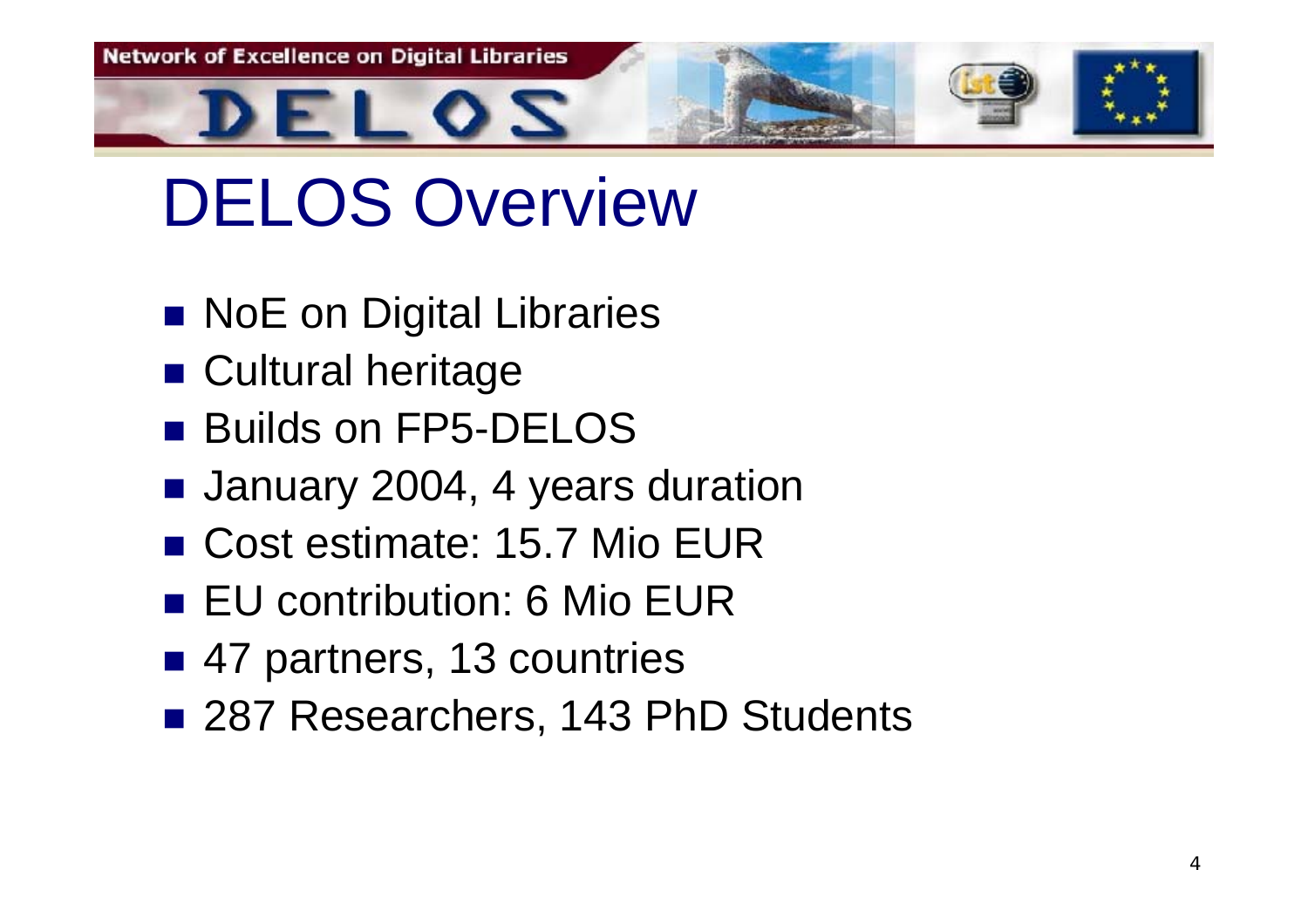**Network of Excellence on Digital Libraries** EL 02

# DELOS overview (2)

- Administrative Coordinator: Bruno LeDantec, ERCIM, France
- Scientific Coordinator: Costantino Thanos, CNR, Italy
- Advisory Board: 5 external experts
- Scientific Board: WP Coordinators
- WP Steering Committee per Cluster
- Virtual D-Lib Center
- **Rembers General Assembly**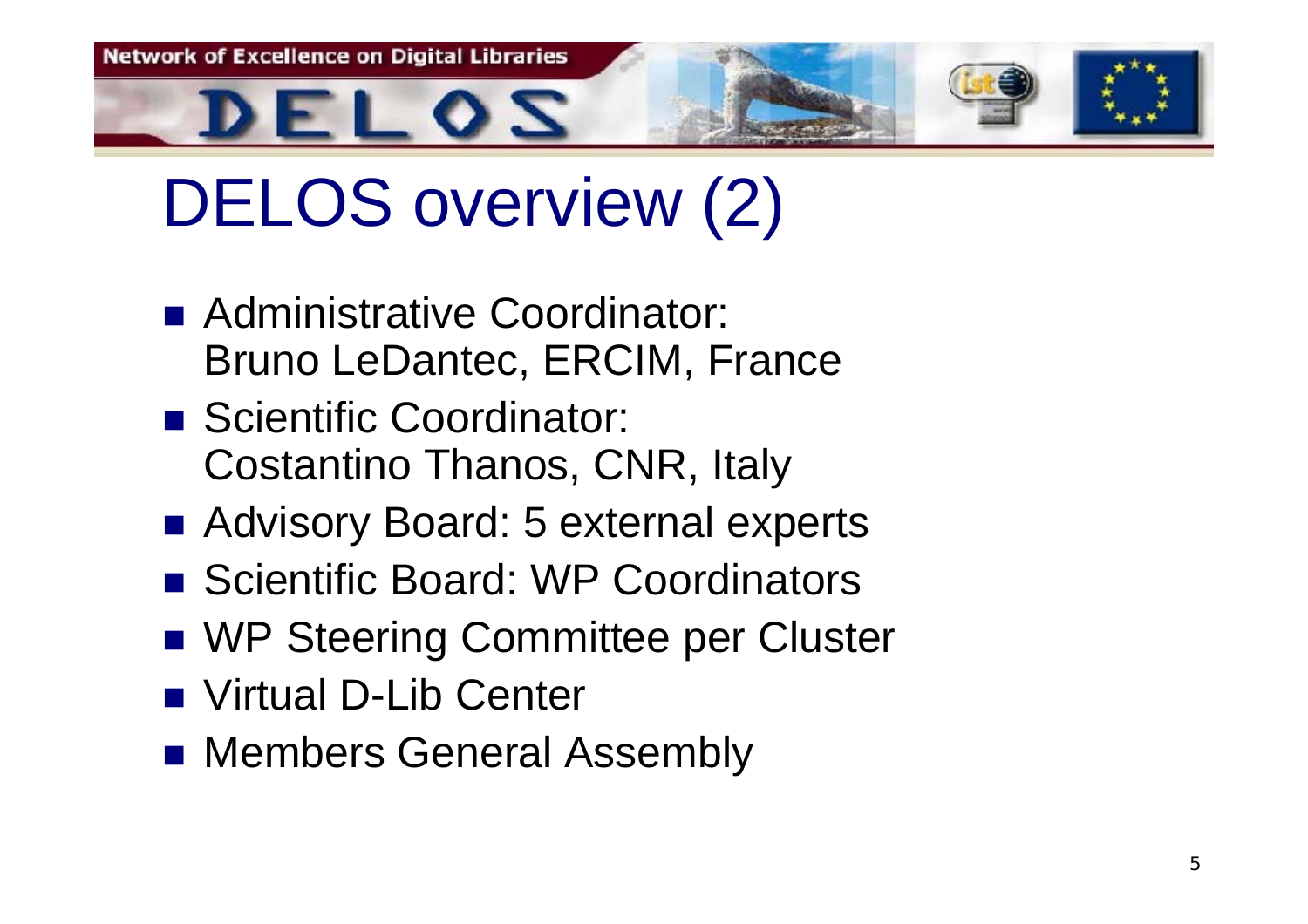

# DELOS Clusters

- **DLA**: Digital Library Architecture
- IAP: Information Access and Personalization
- A/V-NTO: Audio-Visual and Non-Traditional Objects
- **UIV**: User Interfaces and Visualization
- **KESI:** Knowledge Extraction and Semantic **Interoperability**
- **PRESERV: Preservation**
- EVAL: Evaluation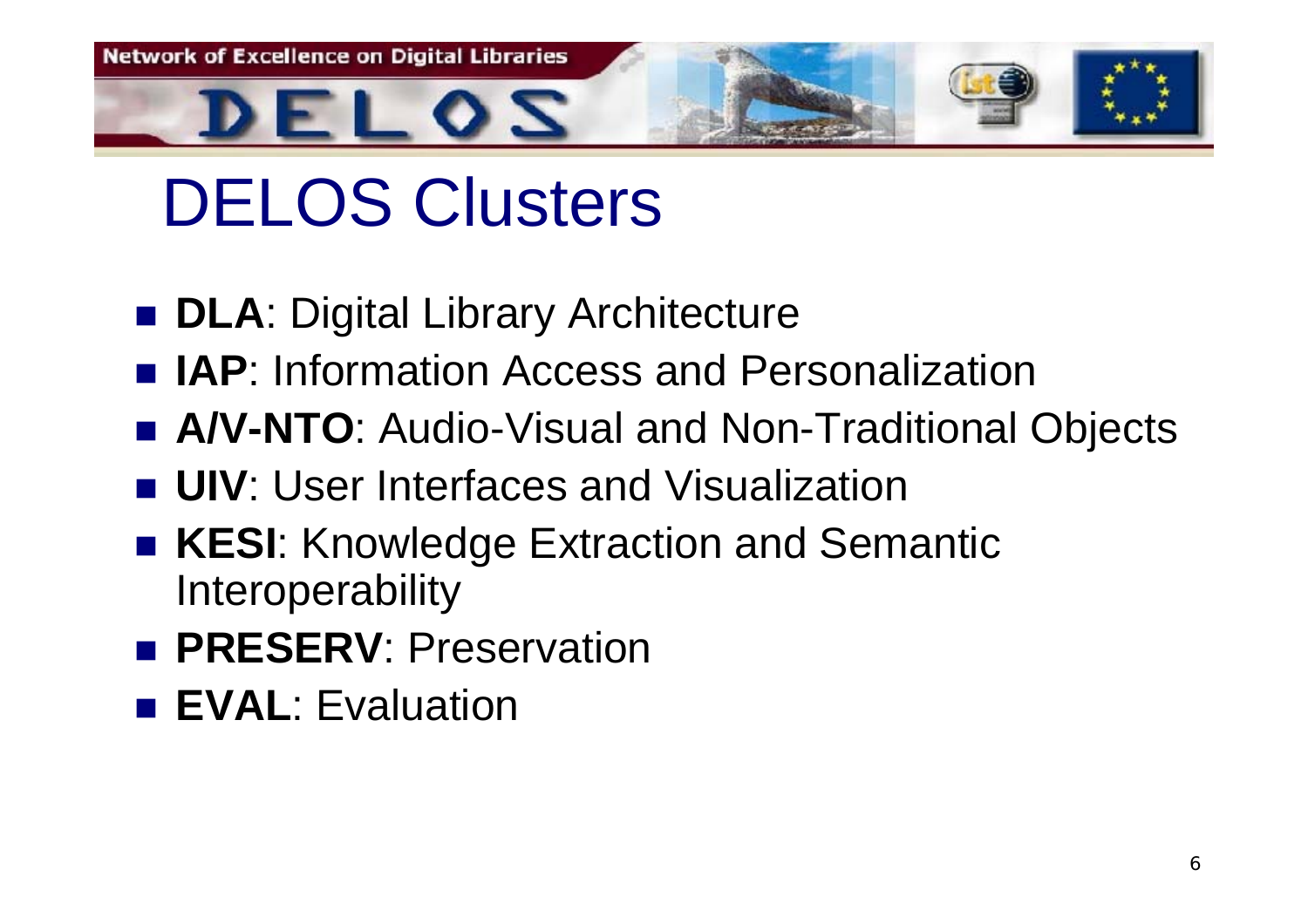

# Cluster 1: Digital Library Architecture

- Coordinator: Hans-Jörg Scheck, ETH Zürich, Switzerland
- Goal: DL infrastructure that is scalable, customizable, and adaptive
- 3 Focus areas:
	- □ Service-Oriented Architectures
	- □ Peer-to-Peer Data Management
	- □ Grid-Computing Middleware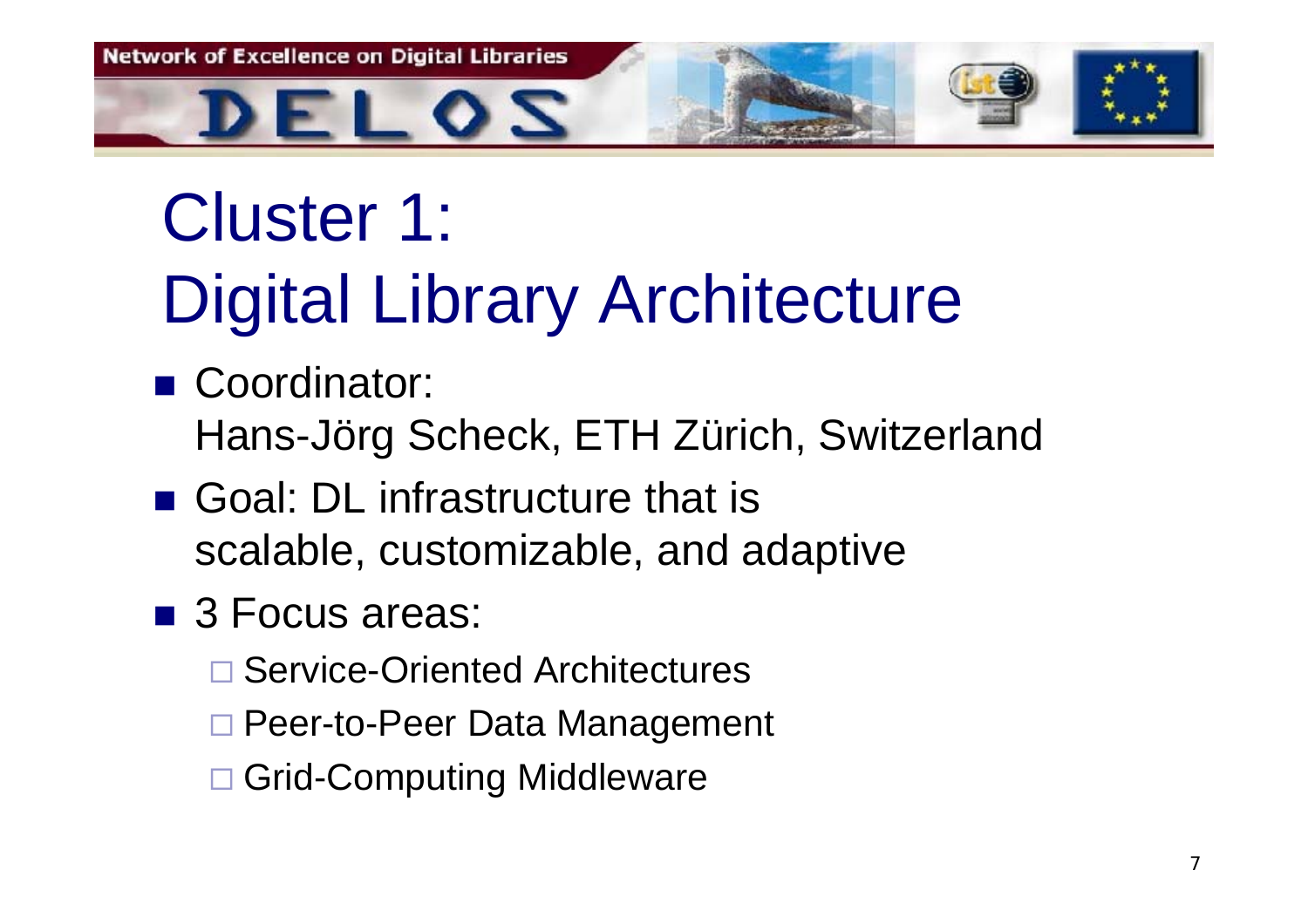

# Cluster 2: Information Access and Personalization

- Coordinator: Yannis Ioannidis, Univ. of Athens, Greece
- Goal: establish framework for information access and personalization
- 3 Focus areas:
	- **□ Information Access:** 
		- interaction with a single information provider
	- □ Information Integration:
		- interaction with multiple information providers
	- □ Personalization:
		- customization of information and interaction to the user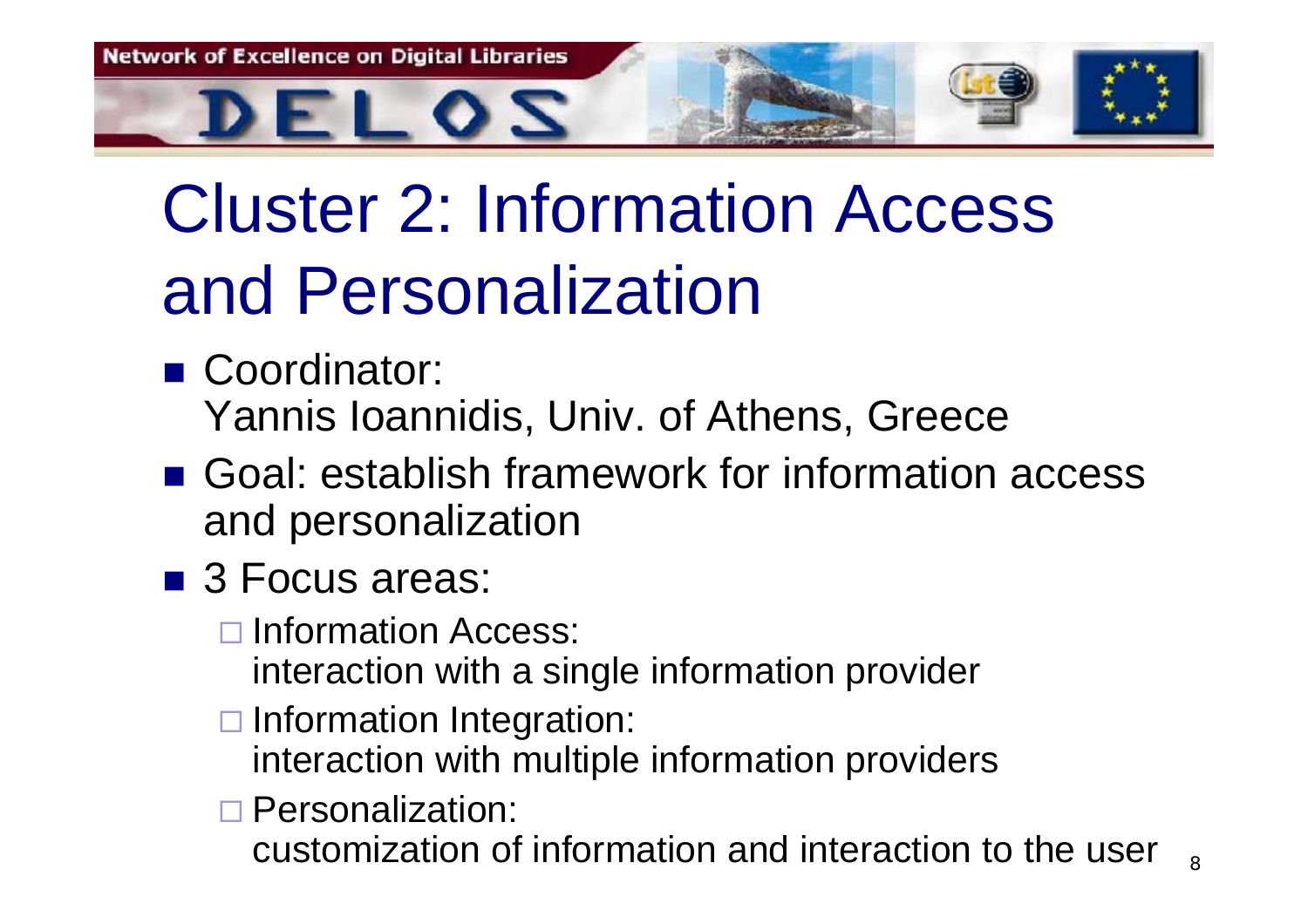

# Cluster 3: Audio-Visual and Non-Traditional Objects

- Coordinator: Stavros Christodoulakis, TU Crete, Greece Alberto DelBimbo, Univ. Firenze, Italy
- Goal: research on new applications for DLs with audio-visual and non-traditional objects
- 3 Focus areas:
	- □ Metadata capture multimodal information extraction
	- □ Interaction with audio-visual DLs
	- □ Management of audio-visual content, storage, retrieval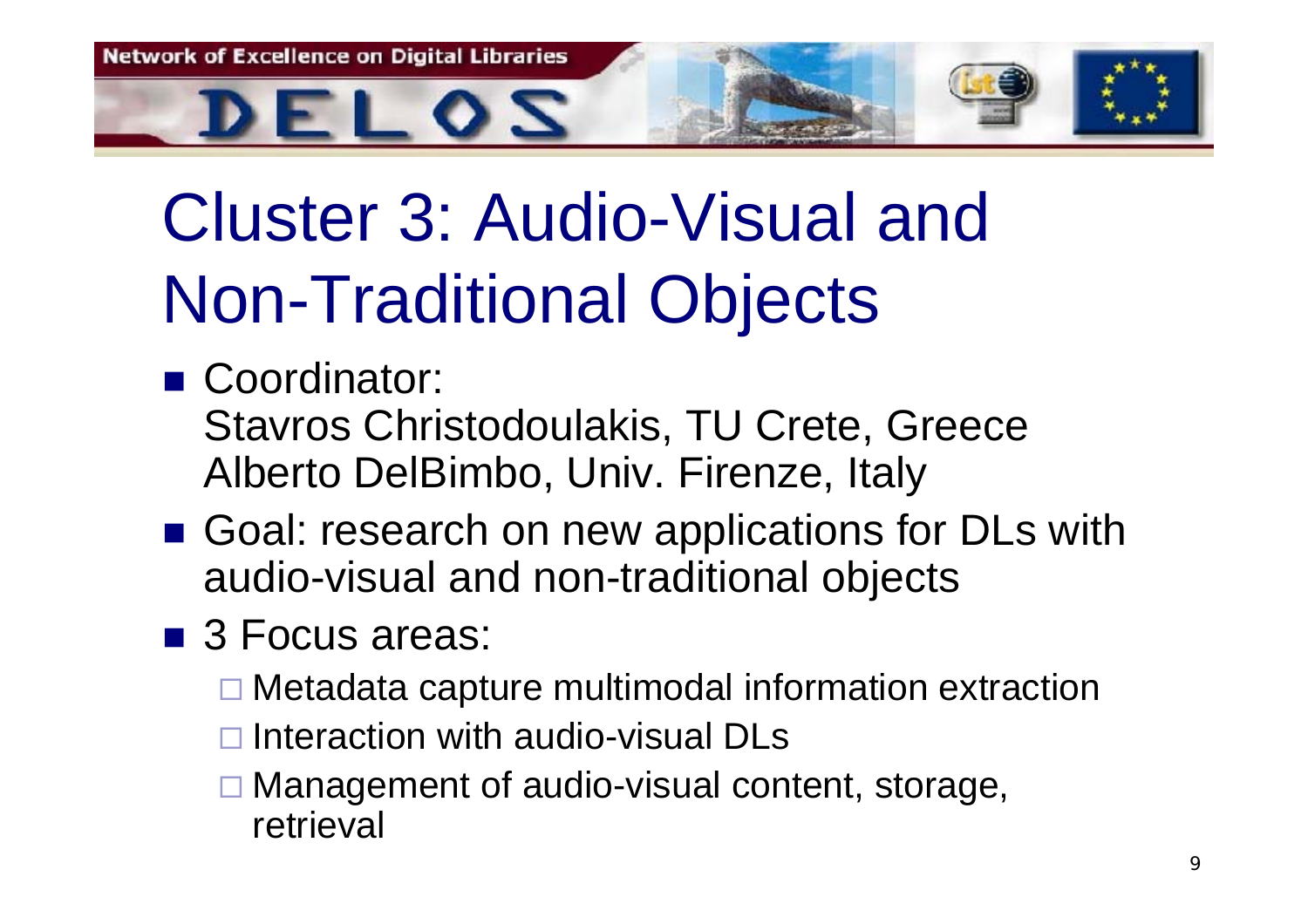

## Cluster 4: User Interfaces and Visualization

- Coordinator: Tiziana Catarci, Univ. degli Studii di Roma "La
	- Sapienza", Italy
- Goal: DLs as information-enriched environments
- 2 Focus areas:

□ User requirements for diff. stakeholders

□ User interface and visualization design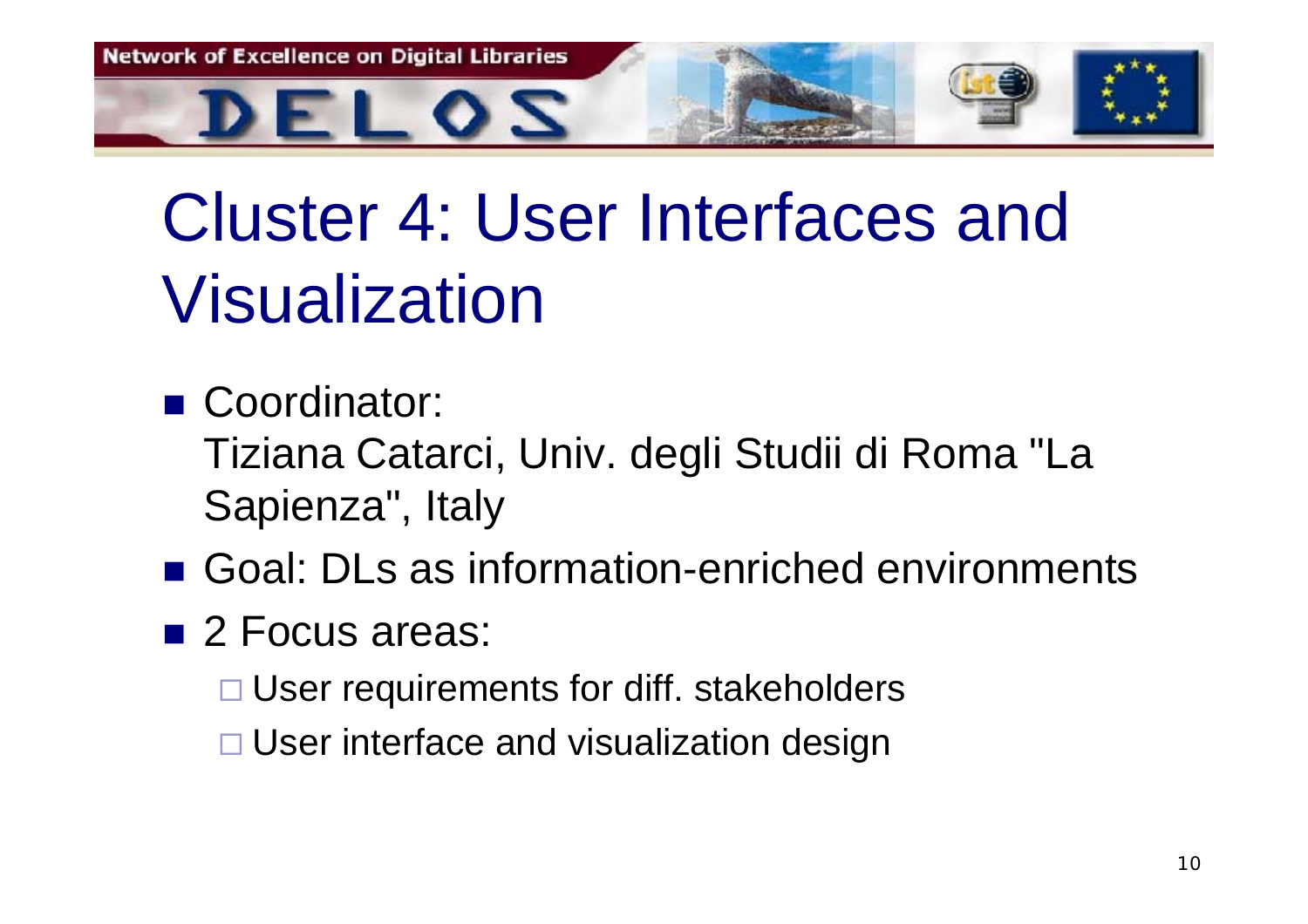

# Cluster 5: Knowledge Extraction and Semantic Interoperability

- Coordinator: Liz Lyon, UKOLN, Univ. of Bath, UK
- Goal: application of vocabularies for object description and cross-domain integration
- 4 Focus areas:
	- □ Open access to digital repositories of data and information
	- □ Provenance of data and information
	- □ Semantic Web, ontologies, and metadata schema registries
	- □ Knowledge extraction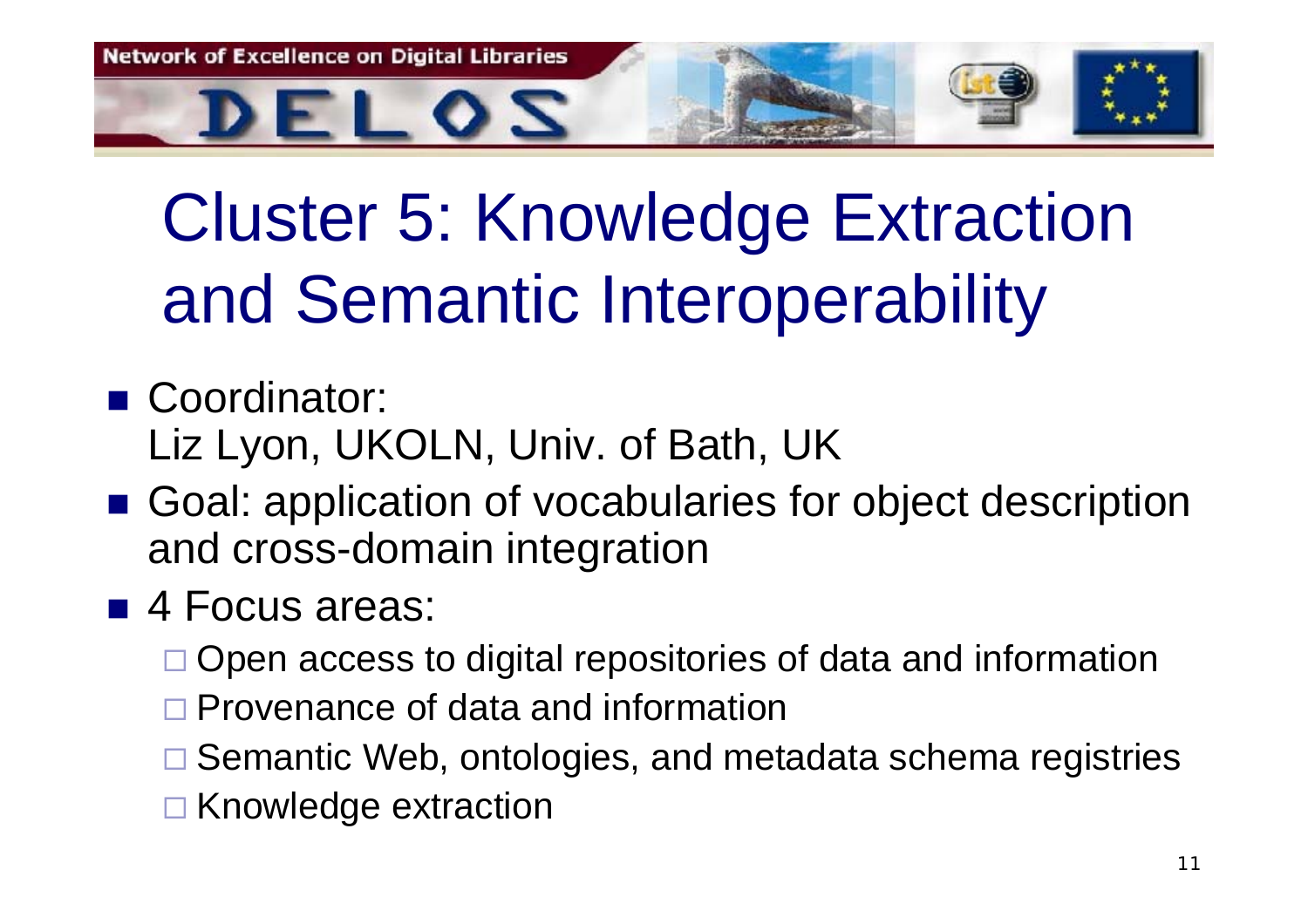

#### Cluster 5: Preservation

■ Coordinator:

Seamus Ross, HATII, Univ. Glasgow, UK

- Goal: Develop methods to ensure long-term preservation and accessability of digital objects
- 3 Focus areas:

□ Digital preservation testbed

□ File formats, classification, and typologies

□ Document functionality and behaviour metrics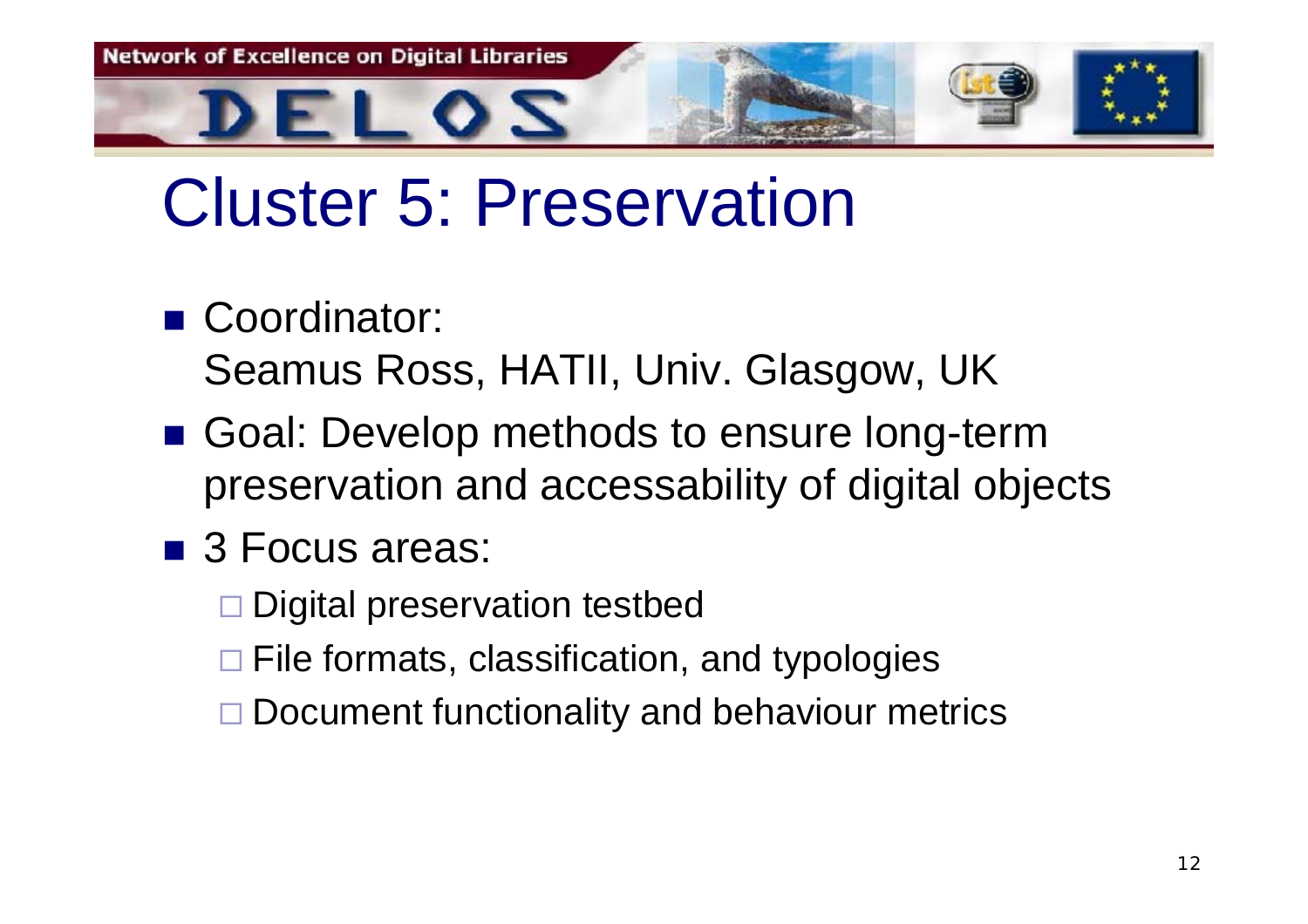

### Cluster 6: Evaluation

- Coordinator: Norbert Fuhr, Univ. Dortmund, Germany
- Goal: Establish evaluation models and methods for DLs
- 2 Focus areas:
	- □ Develop evaluation models, methods, and testbeds
	- □ Support evaluation initiatives, such as CLEF: cross-language evaluation forum INEX: initiative for the evaluation of XML retrieval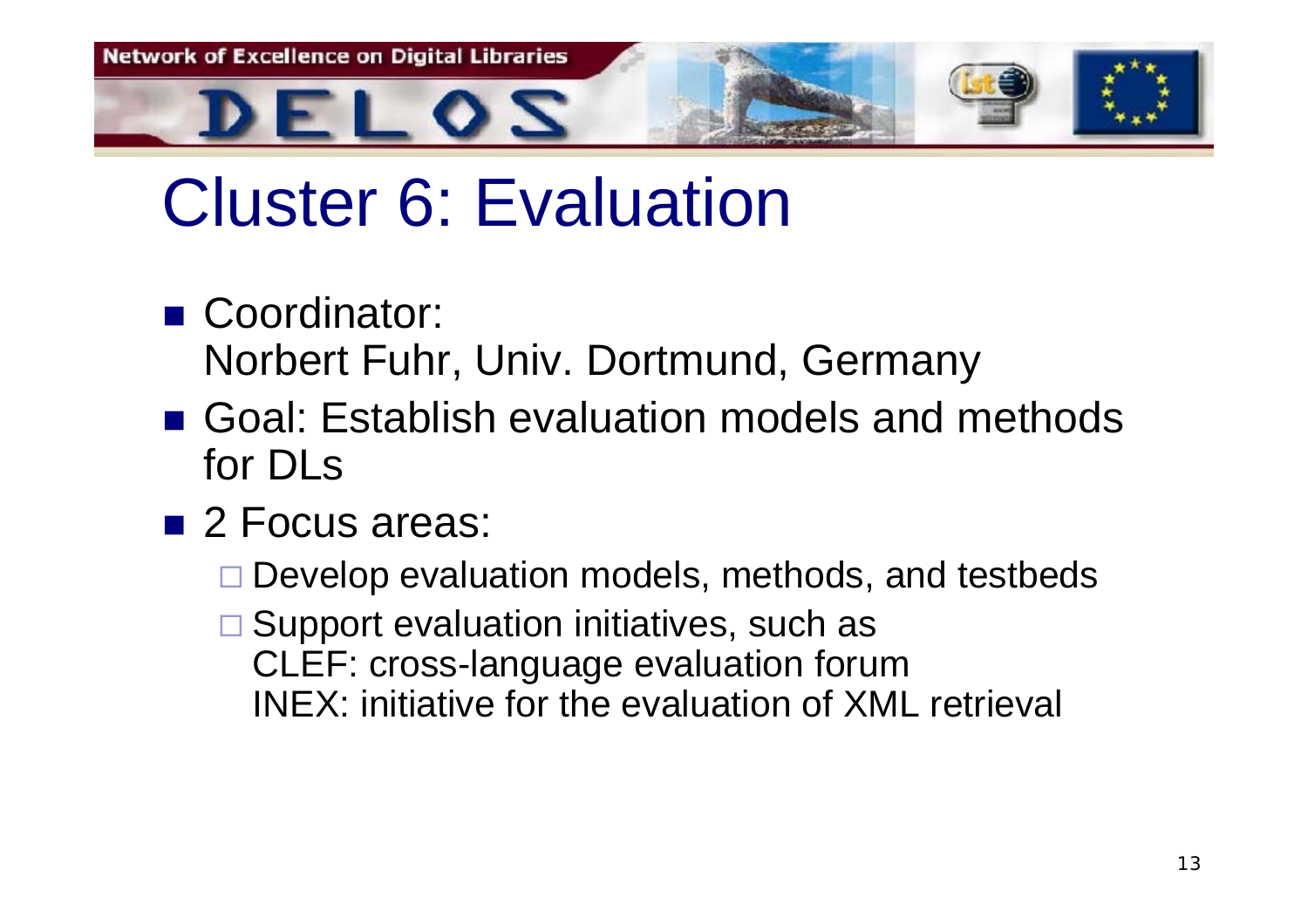**Network of Excellence on Digital Libraries** 

# Preservation Cluster: **Organization**

EL 0*2* 

**Partners:** 

HATII, Univ. of Glasgow, UK *(Seamus Ross)*

IFS, Vienna Univ. of Technology, Austria *(Andreas Rauber)*

- University of Urbino, Italy *(Maria Guercio)*
- University of Cologne, Germany *(Manfred Thaller)*
- Austrian Academy of Sciences, Austria *(Dietrich Schüller)*
- UKOLN, Univ. of Bath, UK *(Michael Day)*
- National Archives, The Netherlands *(Hans Hofman)*
- 1st Workshop in Vienna, Austria, May 12 2004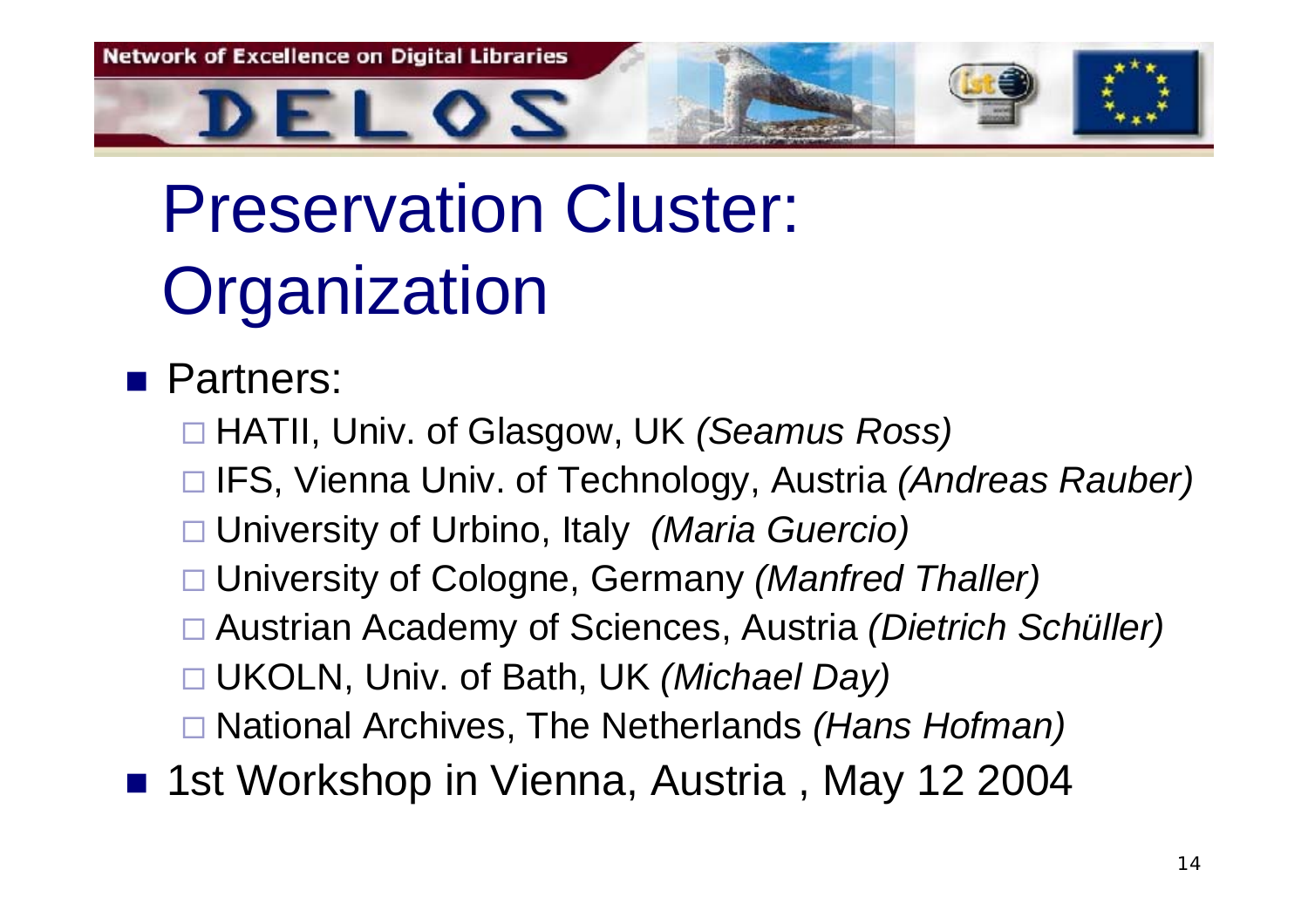

#### Preservation Cluster: Tasks

- Digital Preservation and Testbed Forum
- Designing, Deploying and Managing Digital **Repositories**
- **File Formats, Classification, and Typology**
- Documentation of Functionality and Behaviour Metrics
- Enabling the Integration of Digital Preservation **Architectures**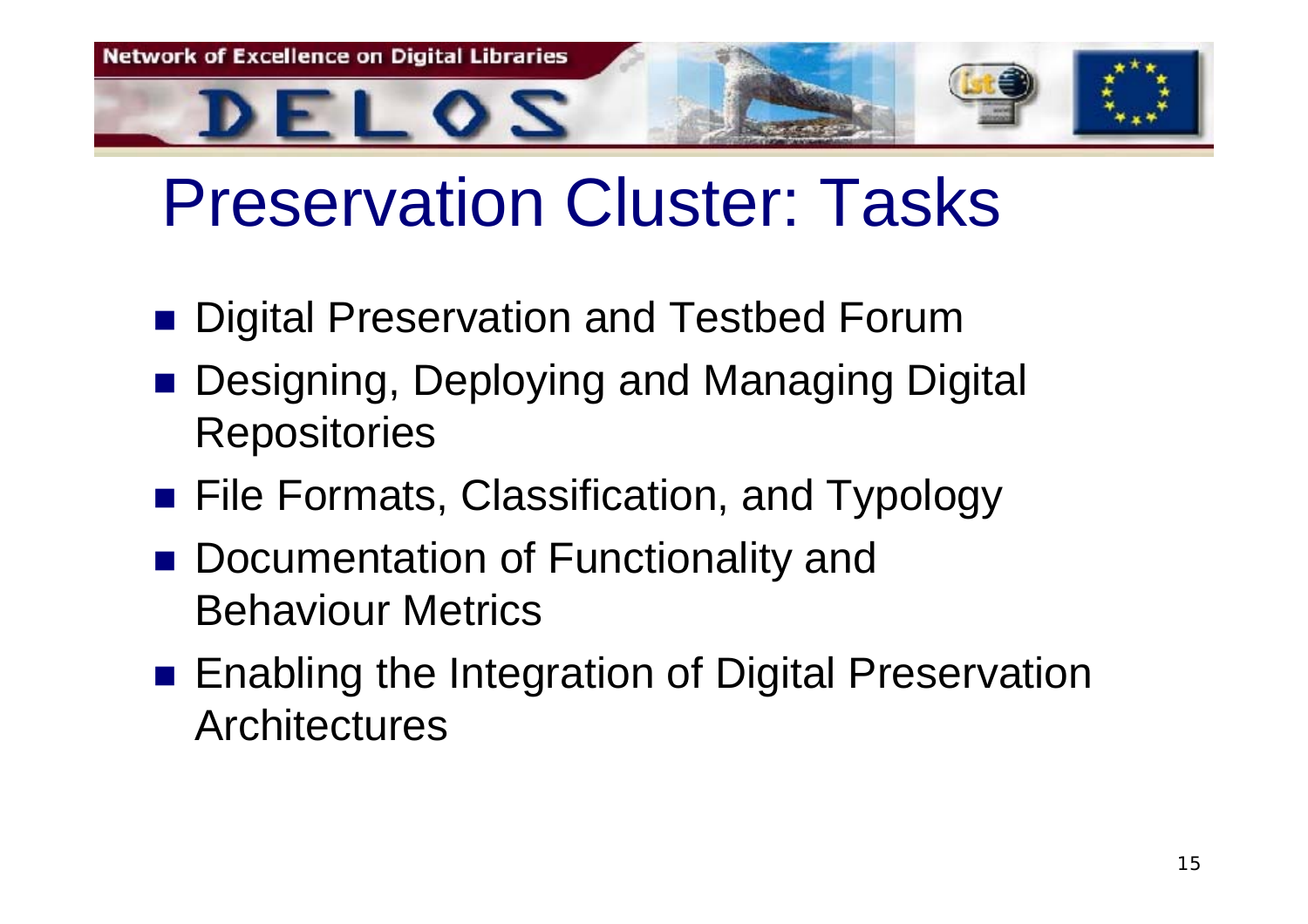**Network of Excellence on Digital Libraries** ELOS

- Digital Preservation Testbed Forum
- Coordinator: Hans Hofman, National Archives, Netherlands
- Actions:
	- $\square$  Establish a framework for a digital preservation testbed environment
	- □ Produce metrics for testing and validating digital preservation strategies
	- $\square$  Establish mechanisms for ensuring comparability between testbed environments, including a testbed test data set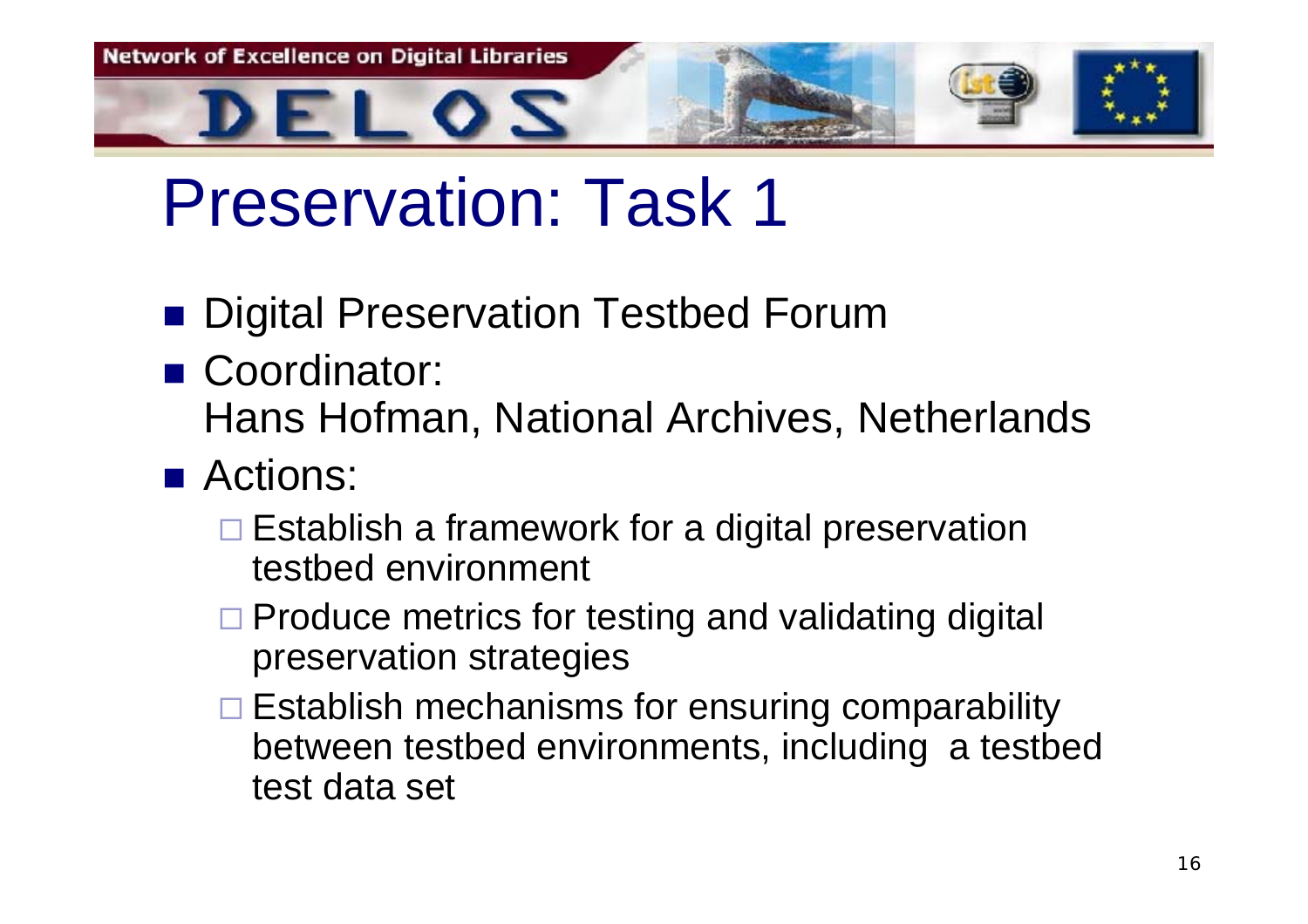**Network of Excellence on Digital Libraries** ELOS

- Designing, Deploying, and Managing Digital **Repositories**
- Coordinator: Seamus Ross, HATII, Univ. Glasgow, UK
- Actions:
	- □ Contribute to development of digital repository frameworks and mechanisms for validating suitability of repository implementations
	- □ Evaluate systems and storage models for digital repositories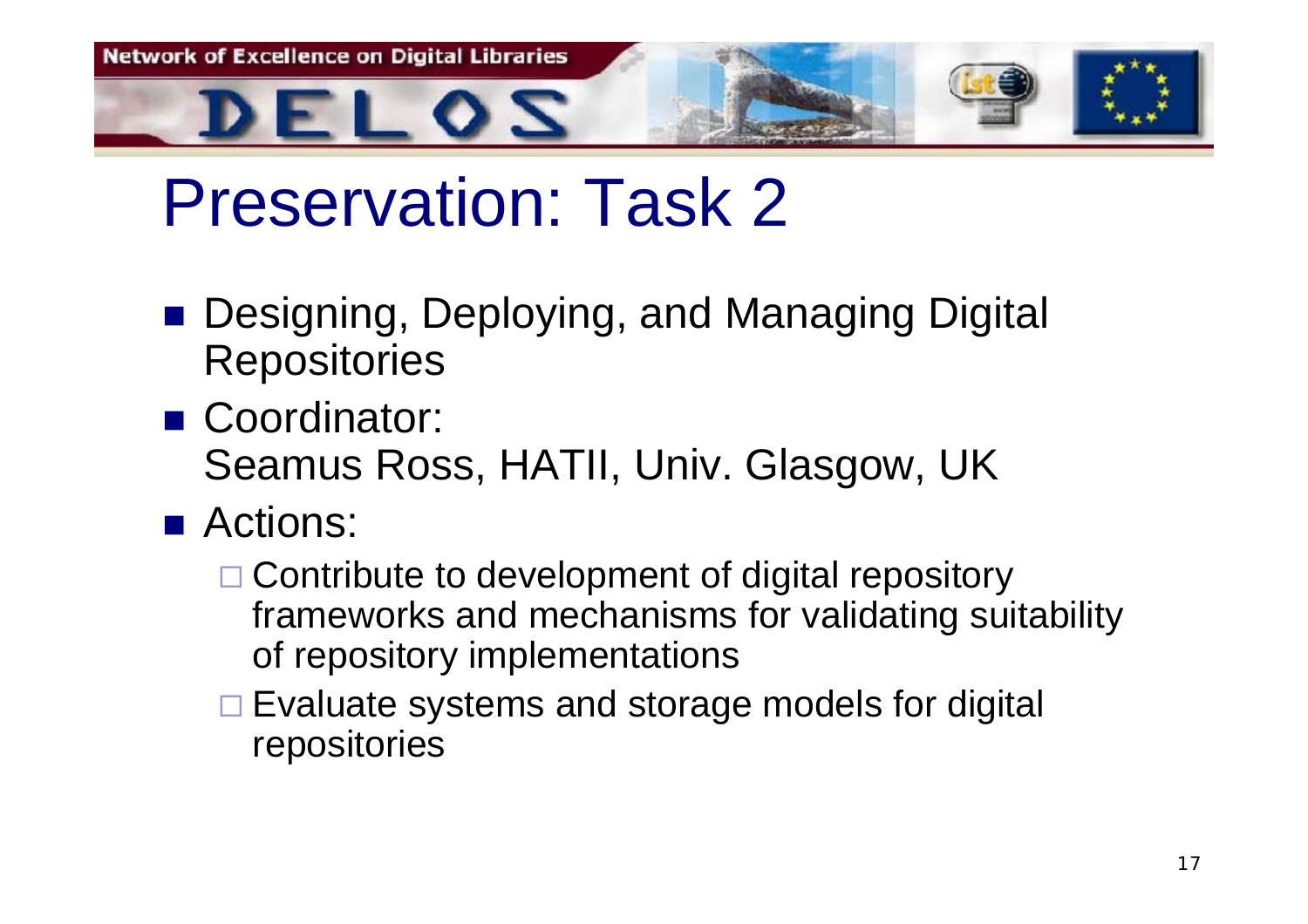

- **File Formats, Classification, and Typology**
- Coordinator: Maria Guercio, Univ. Urbino, Italy
- Actions:
	- □ Contribute to the development of file format registries and mechanisms for their use
	- □ Define relationships between file format types and preservation methods
	- □ Assess the viability of producing generic metrics to measure viability of preservation approach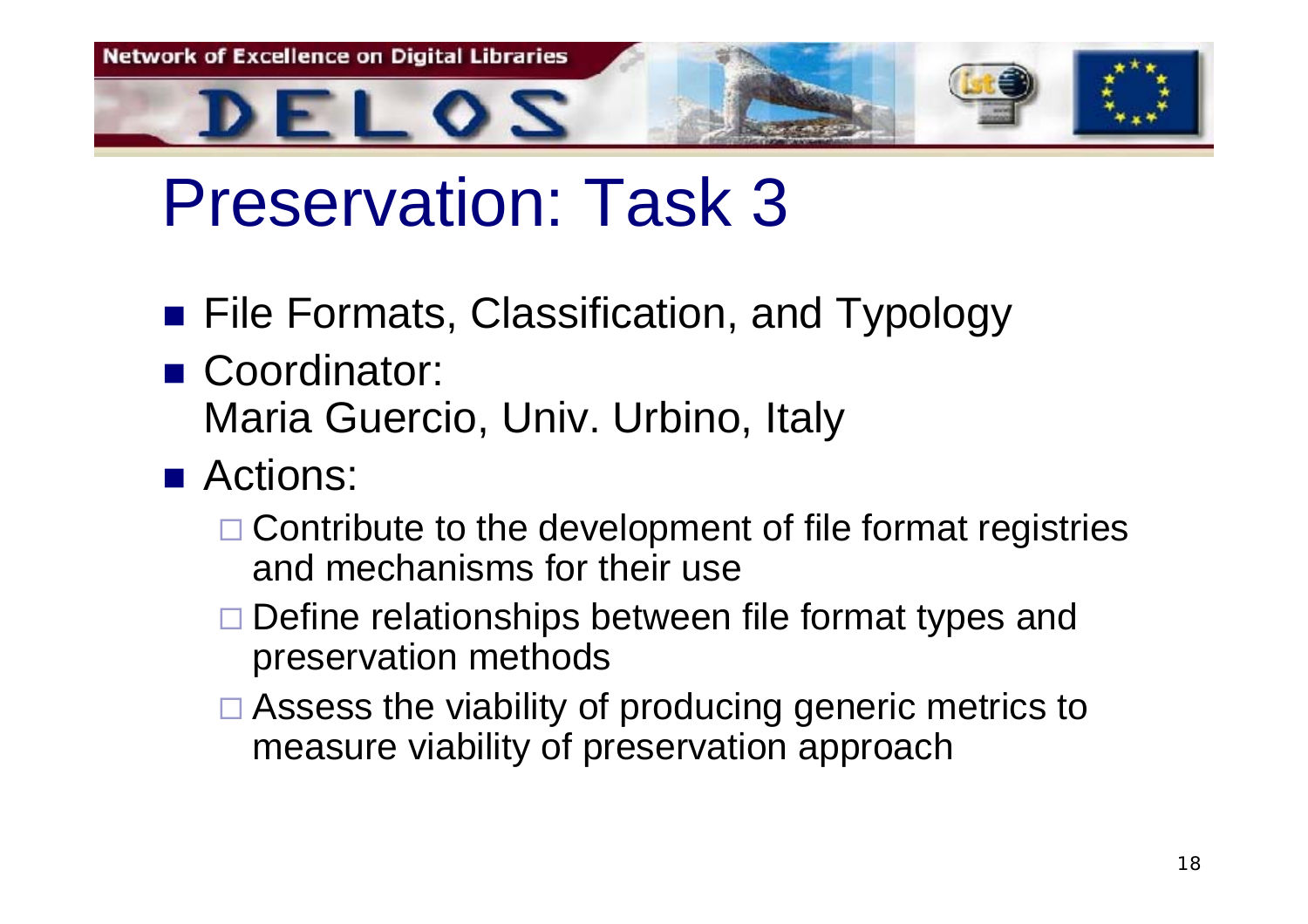

- Documentation of Functionality and Behaviour **Metrics**
- Coordinator: Andreas Rauber, VUT, Austria
- Actions:
	- □ Define framework for documenting behaviour and functionality
	- □ Develop an overview of attributes of functionality and behaviour to be represented and mechanisms for representing them
	- □ Assess the viability of automating the process of functionality and behaviour verification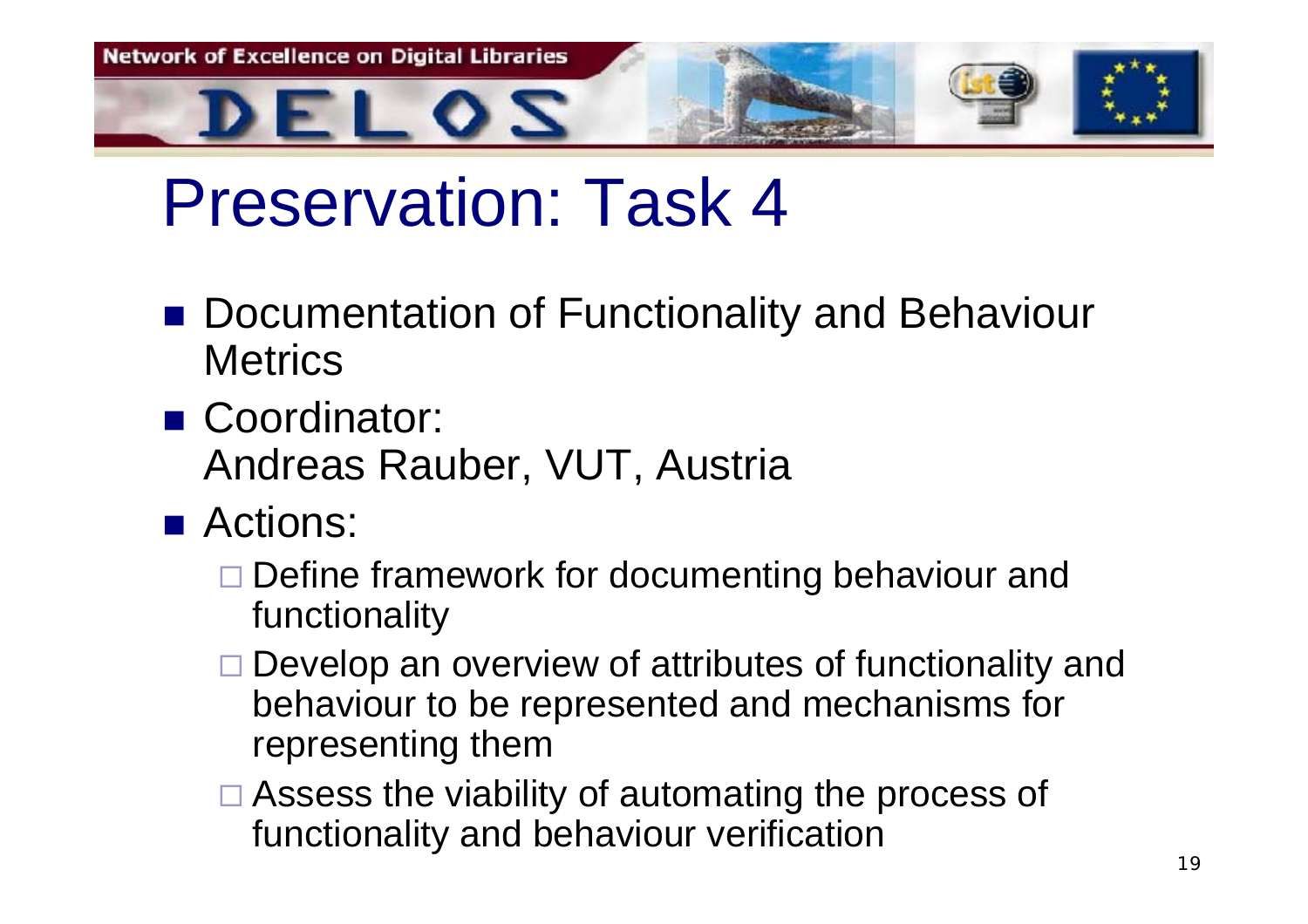**Network of Excellence on Digital Libraries** EL 0*2* 

- Enabling the Integration of Digital Preservation **Architectures**
- Coordinator: Manfred Thaller, Univ. Cologne, Germany
- Actions:
	- $\square$  Develop the requirements for a preservation functionality modelling tool
	- □ Develop method for modelling preservation functionality